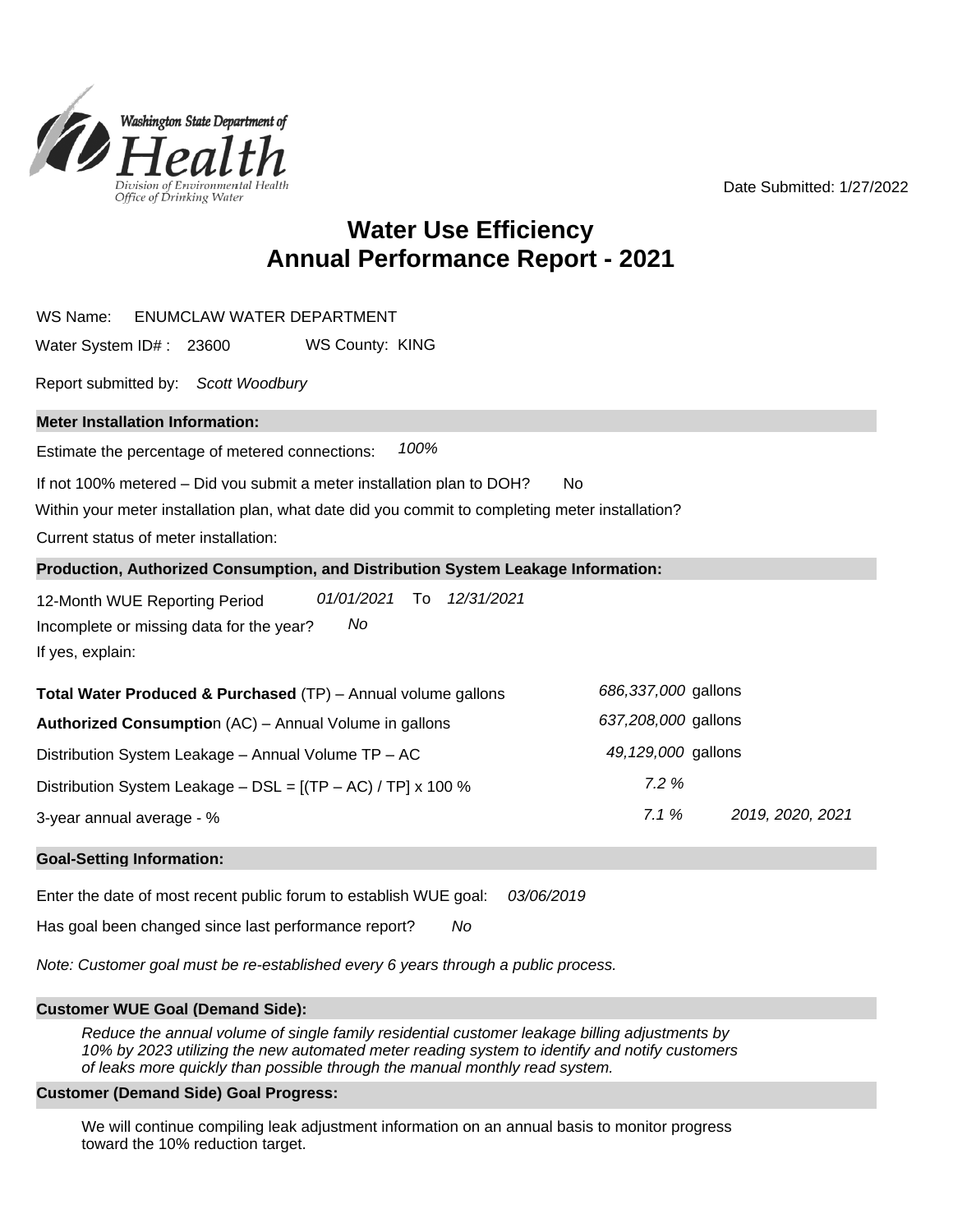#### **Additional Information Regarding Supply and Demand Side WUE Efforts**

Reduce DSL to 5% by 2023 through additional steel water main replacements, by conducting leak surveys and fixing any identified leak as soon as practicable, and completing the conversion to a new automated meter read system to more accurately measure consumptive use.

#### **Describe Progress in Reaching Goals:**

- Estimate how much water you saved.
- Report progress toward meeting goals within your established timeframe.
- Identify any WUE measures you are currently implementing.
- If you established a goal to maintain a historic level (such as maintaining daily consumption at 65 gallons per person per day for the next two years) you must explain why you are unable to reduce water use below that level.

We will continue replacing steel water main and fixing identified leaks. A total of 0.5 miles of steel lines were replaced in 2021. The last year of a 4 year effort to convert to automated meters was completed in 2021.

The following questions will help DOH better understand water usage, water resources management and drought response. The data will be used to provide technical assistance, not for regulatory purposes.

#### **All questions are voluntary**

| <b>Month</b> | Date of<br><b>Measurement</b> | <b>Static Water Level</b><br>(feet below measuring point) | <b>Dynamic Water Level</b><br>(feet below measuring point) |
|--------------|-------------------------------|-----------------------------------------------------------|------------------------------------------------------------|
| January      |                               |                                                           |                                                            |
| February     |                               |                                                           |                                                            |
| March        |                               |                                                           |                                                            |
| April        |                               |                                                           |                                                            |
| May          |                               |                                                           |                                                            |
| June         |                               |                                                           |                                                            |
| July         |                               |                                                           |                                                            |
| August       |                               |                                                           |                                                            |
| September    |                               |                                                           |                                                            |
| October      |                               |                                                           |                                                            |
| November     |                               |                                                           |                                                            |
| December     |                               |                                                           |                                                            |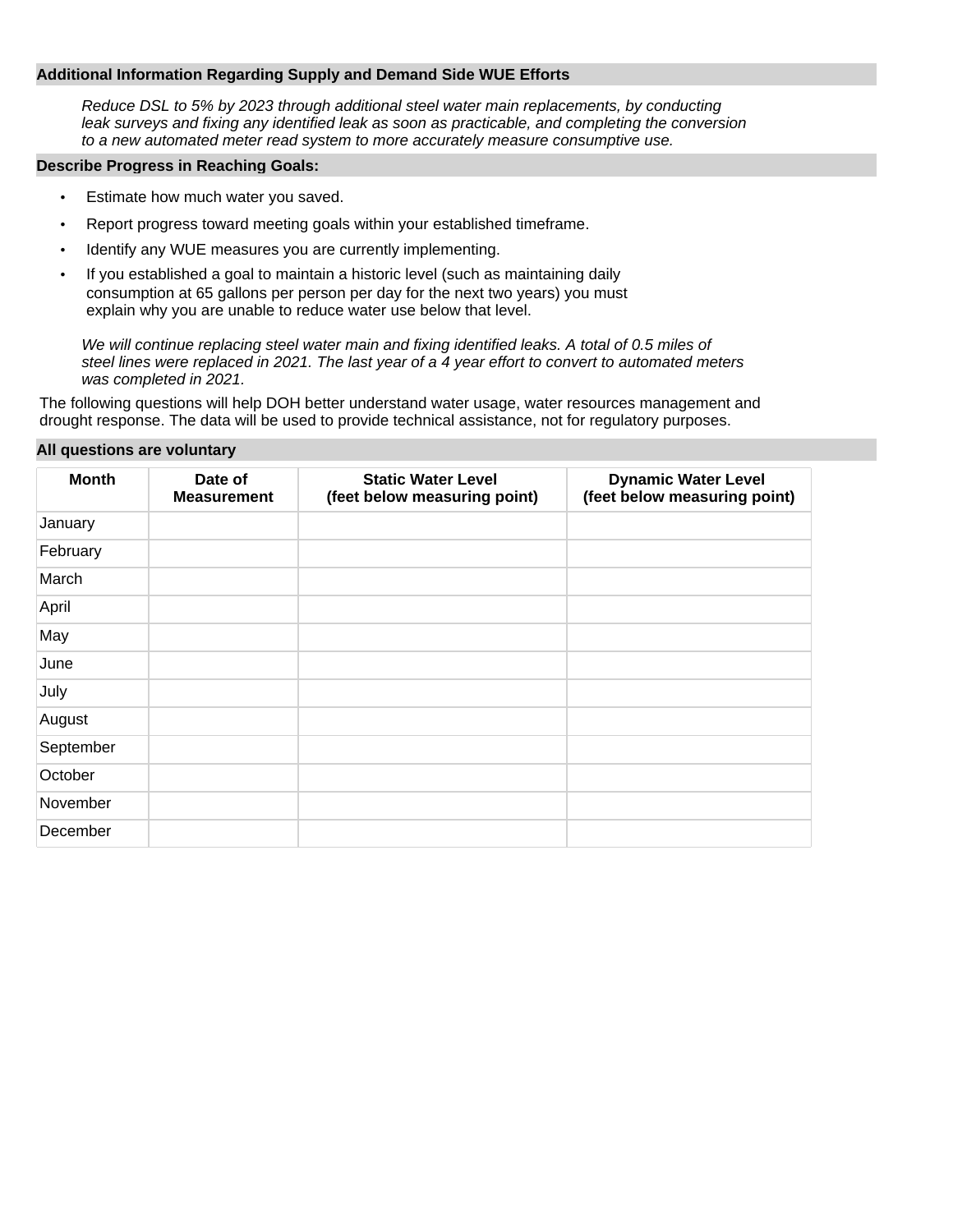### **Water level data:**

Please provide the following information (if known) to help us better utilize the water level data.

Well tag Id number:

Well depth:

Water level accuracy (within 0.01 ft < 1 ft  $\sim$  1 ft)

Completion type (e.g., cased open interval, cased open-ended, cased open-ended with perforations, etc…)

Location coordinates (latitude, longitude) and accuracy of the coordinates (< 1ft,  $\sim$ 1ft, >1000ft)

Water level parameter name (e.g. depth below measuring point, depth below top of casing, depth below ground surface)

Elevation of top of casing OR elevation of measuring point if different than top of casing (as specified in question 7)

### **Monthly/Seasonal Water Usage:**

What was your maximum daily water demand for the previous year (in gallons per day)?

| <b>Month</b> | <b>Volume of Water Produced in gallons</b> |  |  |
|--------------|--------------------------------------------|--|--|
| January      |                                            |  |  |
| February     |                                            |  |  |
| March        |                                            |  |  |
| April        |                                            |  |  |
| May          |                                            |  |  |
| June         |                                            |  |  |
| July         |                                            |  |  |
| August       |                                            |  |  |
| September    |                                            |  |  |
| October      |                                            |  |  |
| November     |                                            |  |  |
| December     |                                            |  |  |